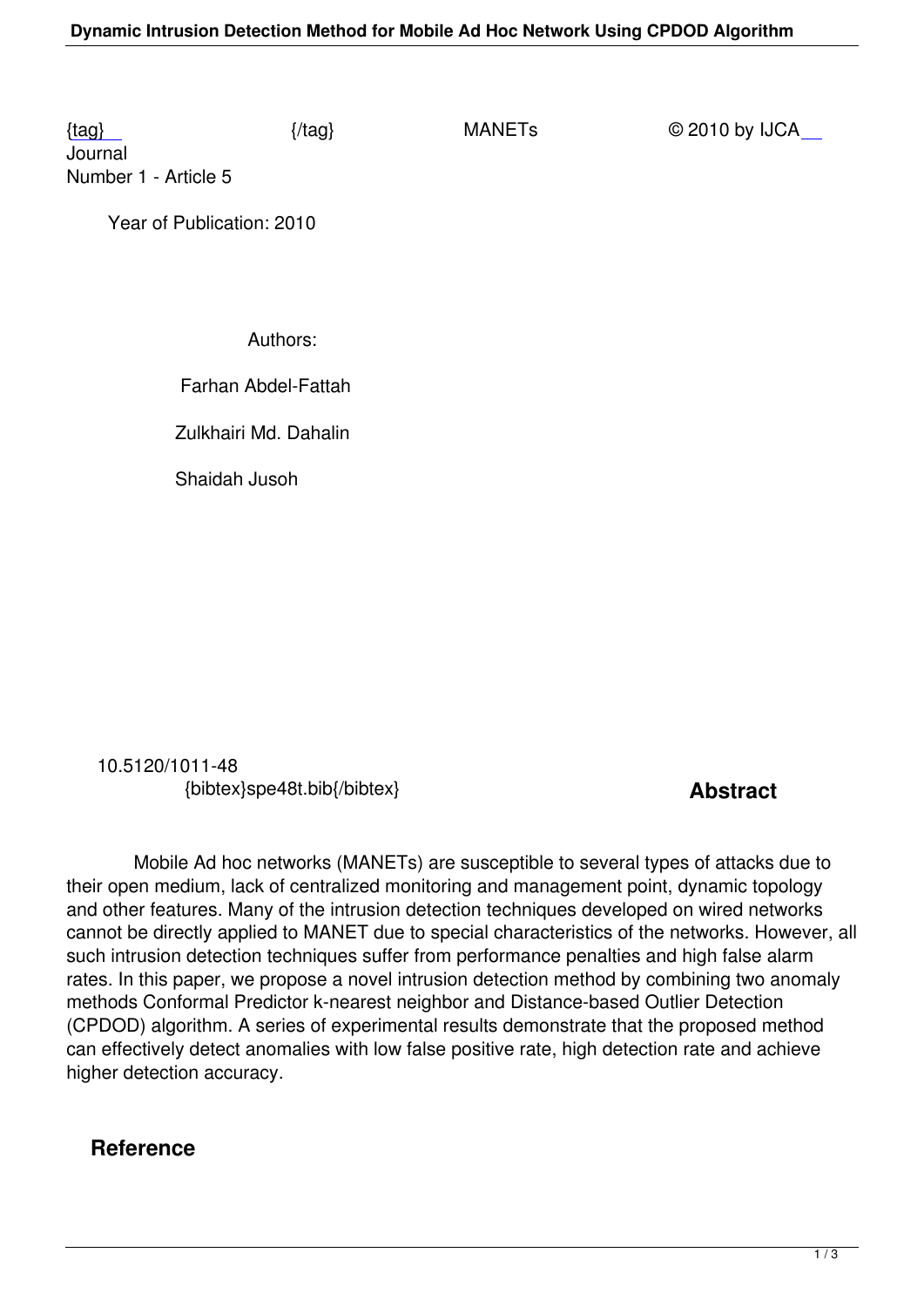Detecting outliers using transduction and statistical testing. In KDD '06: Proceedings of the 12th ACM SIGKDD international conference on Knowledge discovery and data mining, pages 55\_64, New York, NY, USA, 2006. ACM.

 - Varun Chandola, Arindam Banerjee, and Vipin Kumar. Anomaly detection: A survey. ACM Comput. Surv., 41(3):1\_58, 2009.

 - Hongmei Deng, Roger Xu, Jason Li, Frank Zhang, Renato Levy, andWenke Lee. Agent-based cooperative anomaly detection for wireless ad hoc networks. In ICPADS '06: Proceedings of the 12th International Conference on Parallel and Distributed Systems, pages 613\_620, Washington, DC, USA, 2006.

 - Yingfang Fu, Jingsha He, and Guorui Li. A distributed intrusion detection scheme for mobile ad hoc networks. Computer Software and Applications Conference, Annual International, 2:75\_80, 2007.

 - Alex Gammerman and Volodya Vovk. Prediction algorithms and con\_dence measures based on algorithmic randomness theory. Theor. Comput. Sci., 287(1):209\_217, 2002.

 - Alexander Gammerman and Vladimir Vovk. Hedging predictions in machine learning. Comput. J., 50(2):151\_163, 2007.

- GloMoSim. Glomosim website, June 2007.

 - Yi-an Huang, Wei Fan, Wenke Lee, and Philip S. Yu. Cross-feature analysis for detecting ad-hoc routing anomalies. In ICDCS '03: Proceedings of the 23rd International Conference on Distributed Computing Systems, page 478, Washington, DC, USA, 2003. IEEE Computer Society.

 - A. Karygiannis, E. Antonakakis, and A. Apostolopoulos. Host-based network monitoring tools for manets. In PE-WASUN '06: Proceedings of the 3rd ACM international workshop on Performance evaluation of wireless ad hoc, sensor and ubiquitous networks, pages 153\_157, New York, NY, USA, 2006. ACM.

Yang Li, Binxing Fang, Li Guo, and You Chen. Network anomaly detection based on tcm-knn algorithm. In ASIACCS '07: Proceedings of the 2nd ACM symposium on Information, computer and communications security, pages 13\_19, New York, NY, USA, 2007. ACM.

Yang Li and Li Guo. An active learning based tcm-knn algorithm for supervised network intrusion detection. Computers & Security, 26(7-8):459\_467, 2007.

 - Yihua Liao and V. Rao Vemuri. Use of k-nearest neighbor classifier for intrusion detection, 2002.

- Tom M. Mitchell. Machine Learning. McGraw-Hill, New York, 1997.

 - C. Siva Ram Murthy and B.S. Manoj. Ad Hoc Wireless Networks: Architectures and Protocols. Prentice Hall PTR, Upper Saddle River, NJ, USA, 2004

 - Hadi Otrok, Joey Paquet, Mourad Debbabi, and Prabir Bhattacharya. Testing intrusion detection systems in manet: A comprehensive study. Communication Networks and Services Research, Annual Conference on, 0:364\_371, 2007.

 - Animesh Patcha and Jung-Min Park. Network anomaly detection with incomplete audit data. Comput. Netw., 51(13):3935\_3955, 2007.

 - Charles Perkins and Elizabeth Royer. Ad-hoc on-demand distance vector routing. In Proceedings of the 2nd IEEE Workshop on Mobile Computing Systems and Applications, pages 90\_100, 1997.

 - Glenn Shafer and Vladimir Vovk. A tutorial on conformal prediction. J. Mach. Learn. Res., 9:371\_421, 2008.

- W J Ulivla. Evaluation of intrusion detection system. J. J. Res. Natl. Inst. Stand. Technol.,